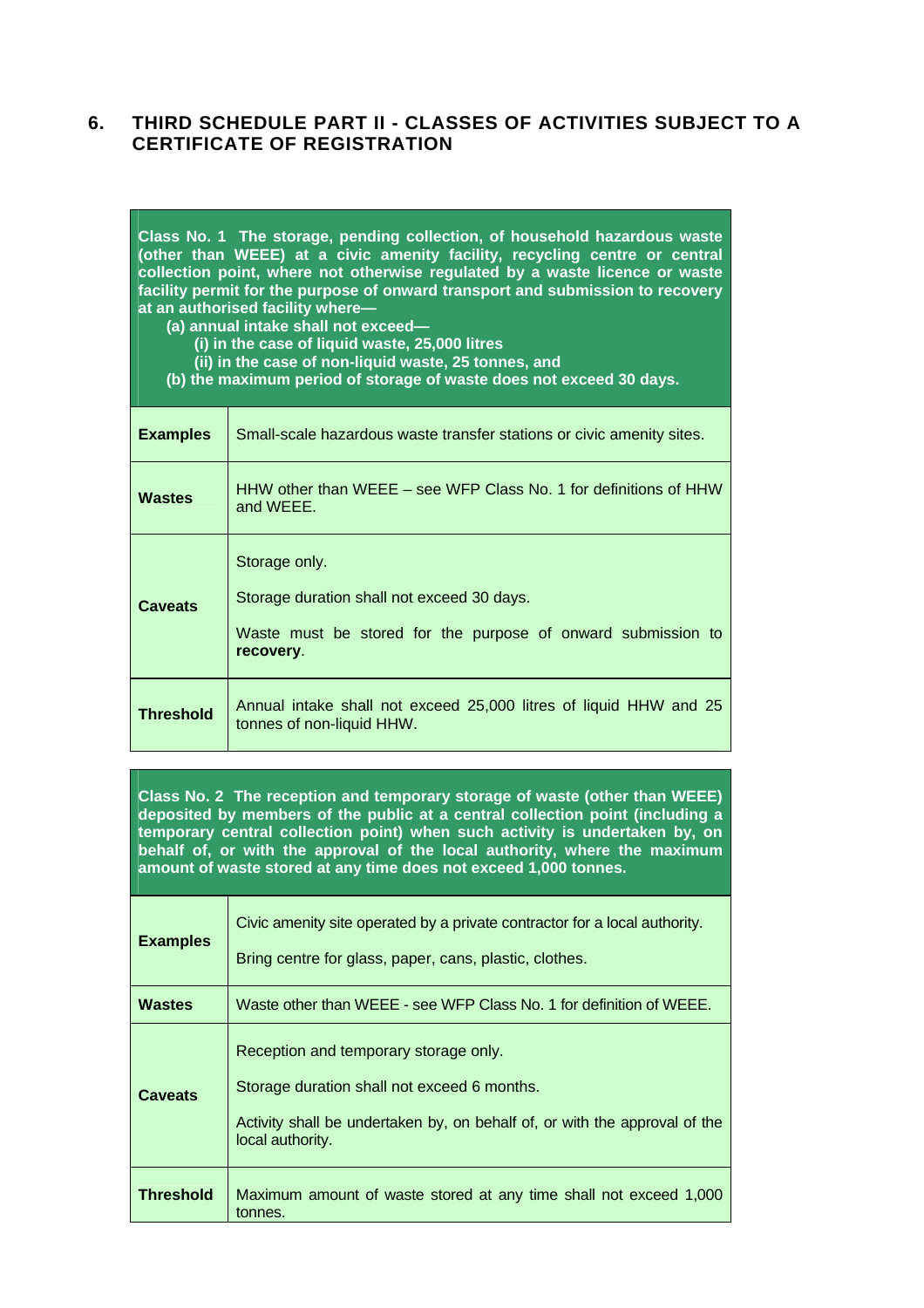| Class No. 3 The reception and interim storage of crashed or immobilised         |  |  |
|---------------------------------------------------------------------------------|--|--|
| vehicles, other than end-of-life-vehicles, pending decisions by the registered  |  |  |
| owners of these vehicles, or as appropriate, by an authorised person of a local |  |  |
| authority, or a member of An Garda Síochána on whether the vehicles are to      |  |  |
| be classed as end-of-life vehicles. The number of vehicles stored at any one    |  |  |
| time shall not exceed 6 at any one location and at any one time.                |  |  |

| <b>Examples</b>  | Local authority compound for storage of crashed or immobilised<br>vehicles. |
|------------------|-----------------------------------------------------------------------------|
| <b>Wastes</b>    | Vehicles.                                                                   |
| <b>Caveats</b>   | Reception and interim storage only.                                         |
| <b>Threshold</b> | Maximum number of vehicles stored at any one time shall not exceed<br>6.    |

**Class No. 4 Reception and temporary storage, for a period not exceeding 30 days, pending collection for recovery of—** 

- **(a) less than 1000 kilograms of used batteries and accumulators other than waste specified in paragraph (b), or**
- **(b) less than 10 tonnes of used automotive batteries and accumulators, or used industrial batteries and accumulators, or**
- **(c) less than 1 tonne of discarded equipment containing chlorofluorocarbons (other than WEEE), or**
- **(d) less than**

**(i) 540 cubic metres of household WEEE, other than waste specified in subparagraphs (ii) and (iii),** 

> **(ii) 12,000 units of WEEE categories in accordance with Category 5 of the first schedule of the Waste Management (Waste Electrical and Electronic Equipment) Regulations, 2005 (S.I. No. 340 of 2005) or, as appropriate**

**(iii) 300 kilograms of mobile phones,** 

**for the purpose of onward transport to an authorised treatment facility of WEEE when undertaken in accordance with the requirements of article 39 of the Waste Management (Waste Electrical and Electronic Equipment) Regulations 2005.**

| <b>Examples</b> | Bring centre for used batteries, accumulators, discarded equipment,<br>containing chlorofluorocarbons and certain categories of WEEE.                                             |
|-----------------|-----------------------------------------------------------------------------------------------------------------------------------------------------------------------------------|
| <b>Wastes</b>   | Used batteries and accumulators.<br>Discarded equipment containing CFCs.<br>Household WEEE – see WFP Class No. 1 for definition of WEEE.<br>Lighting equipment.<br>Mobile phones. |
| <b>Detail</b>   | Temporary storage only.<br>Storage duration shall not exceed 30 days.                                                                                                             |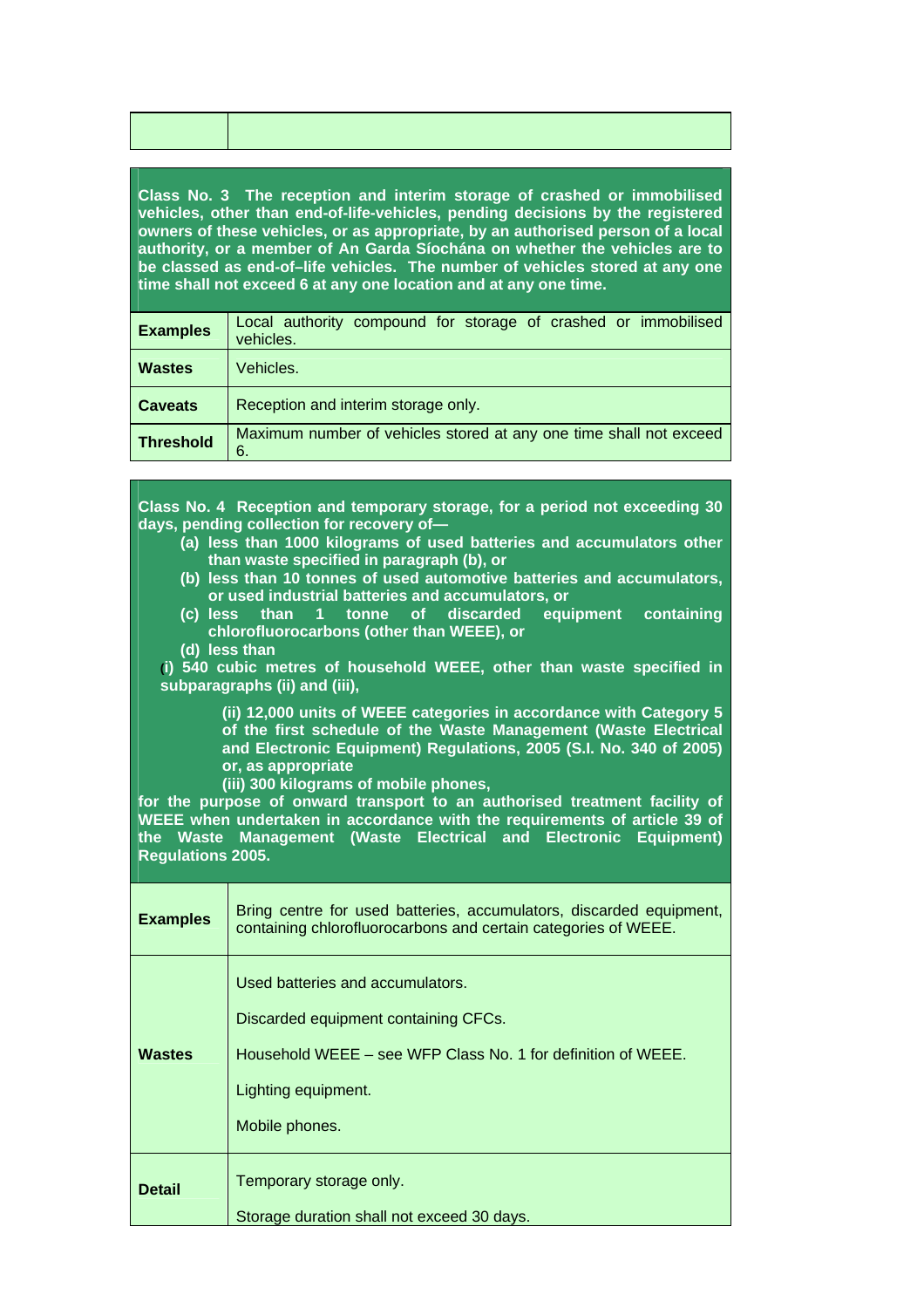|                  | Waste must be stored for the purpose of onward submission to<br>recovery.                                                                                                                                                                                                                                                                                                         |
|------------------|-----------------------------------------------------------------------------------------------------------------------------------------------------------------------------------------------------------------------------------------------------------------------------------------------------------------------------------------------------------------------------------|
| <b>Threshold</b> | Less than 1000 kilograms of batteries and accumulators.<br>Less than 10 tonnes of automotive batteries and accumulators.<br>containing<br>than 1 tonne of discarded<br>equipment<br>Less<br>chlorofluorocarbons (other than WEEE).<br>Less than 540 cubic metres of household WEEE.<br>Less than 12,000 units of lighting equipment.<br>Less than 300 kilograms of mobile phones. |

**Class No. 5 Recovery of excavation or dredge spoil, comprising natural materials of clay, silt, sand, gravel or stone and which comes within the meaning of inert waste, through deposition for the purposes of the improvement or development of land and the total quantity of waste recovered at the site shall not exceed 25,000 tonnes.** 

| <b>Examples</b>  | As per WFP Class No. 5, except thresholds.                |
|------------------|-----------------------------------------------------------|
| <b>Wastes</b>    | As per WFP Class No. 5.                                   |
| <b>Caveats</b>   | As per WFP Class No. 5.                                   |
| <b>Threshold</b> | 25,000 tonnes total intake over the life of the activity. |

**Class No. 6 Recovery of inert waste (other than excavations or dredgings comprising natural materials of clay, silt, sand, gravel or stone), for the purpose of the improvement or development of land and the total quantity of waste recovered at the site shall not exceed 10,000 tonnes.** 

| <b>Examples</b>  | As per WFP Class No. 6, except thresholds.                |
|------------------|-----------------------------------------------------------|
| <b>Wastes</b>    | As per WFP Class No. 6.                                   |
| <b>Caveats</b>   | As per WFP Class No. 6.                                   |
| <b>Threshold</b> | 10,000 tonnes total intake over the life of the activity. |

**Class No. 7 Recovery of inert waste arising from construction and demolition activity, including concrete, bricks, tiles, or other such similar material, at a facility (excluding the improvement or development of land) where— (a) the annual intake shall not exceed 10,000 tonnes, and**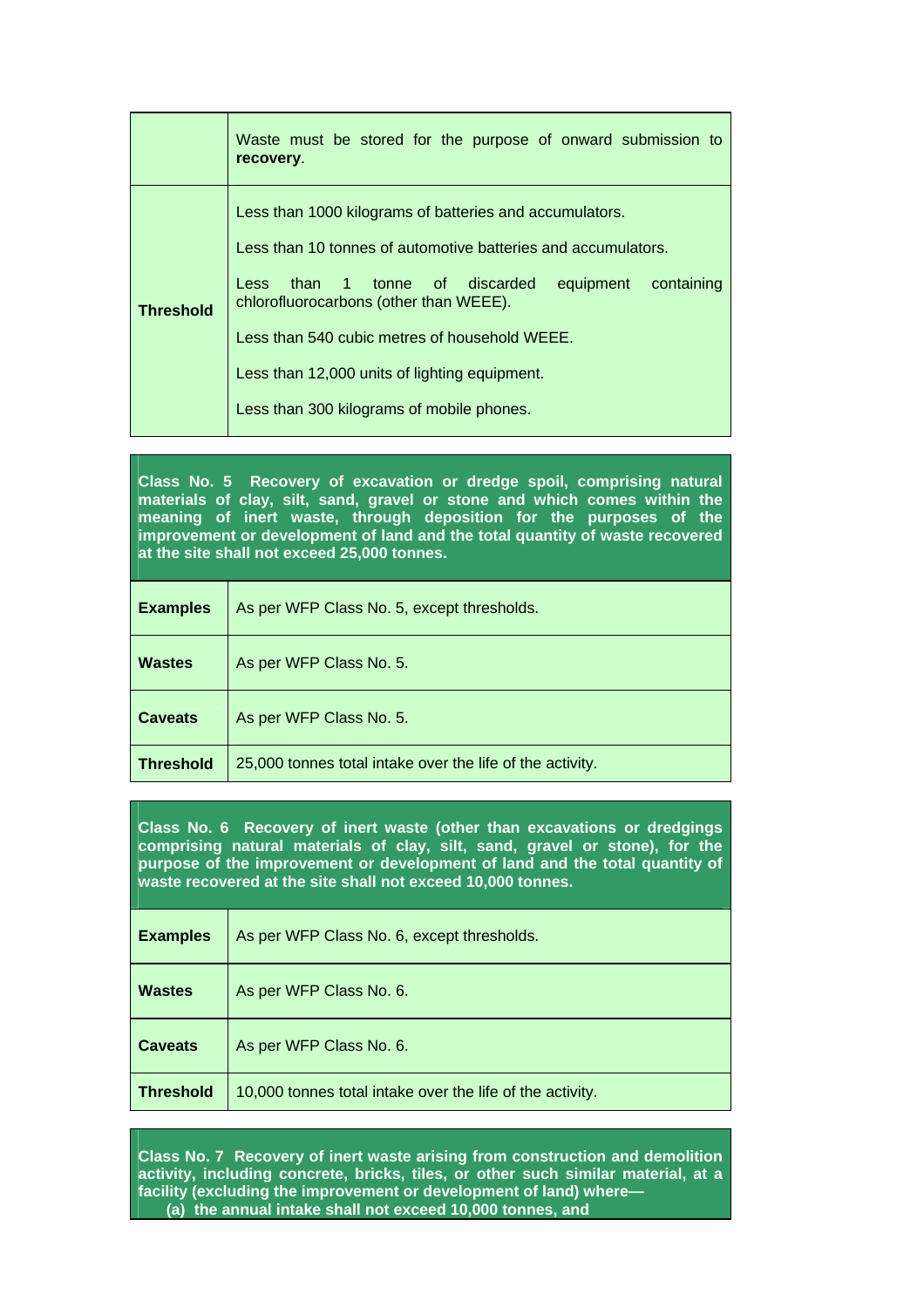| (b) the maximum quantity of residual waste consigned from the facility for |  |
|----------------------------------------------------------------------------|--|
| submission to disposal at an authorised facility shall not exceed 15%      |  |
| of the annual intake.                                                      |  |

| <b>Examples</b>  | As per WFP Class No. 7, except thresholds.                |
|------------------|-----------------------------------------------------------|
| <b>Wastes</b>    | As per WFP Class No. 7.                                   |
| <b>Caveats</b>   | As per WFP Class No. 7.                                   |
| <b>Threshold</b> | 10,000 tonnes total intake over the life of the activity. |

| Class No. 9 The storage at the place of extraction, for an indefinite length of<br>time to await possible use for site restoration of waste material arising from<br>quarrying or excavation where -<br>(a) conditions on waste management have not been imposed under section<br>261 of the Planning and Development Act 2000 (No. 30 of 2000), and<br>(b) such material is in a chemically unaltered state. |                                                                                                                                                                                                                                                                                        |
|---------------------------------------------------------------------------------------------------------------------------------------------------------------------------------------------------------------------------------------------------------------------------------------------------------------------------------------------------------------------------------------------------------------|----------------------------------------------------------------------------------------------------------------------------------------------------------------------------------------------------------------------------------------------------------------------------------------|
| <b>Examples</b>                                                                                                                                                                                                                                                                                                                                                                                               | Storage of quarry excavations within quarry for indefinite length of time<br>to await possible use in restoration of the quarry.<br>Storage of road excavations within the boundary of the road project for<br>an indefinite length of time to await possible use in site restoration. |
| <b>Wastes</b>                                                                                                                                                                                                                                                                                                                                                                                                 | <b>Excavated material</b>                                                                                                                                                                                                                                                              |
| <b>Caveats</b>                                                                                                                                                                                                                                                                                                                                                                                                | Storage only.<br>Storage shall be at place of extraction.<br>Conditions on waste management have not been imposed under<br>section 261 of the Planning and Development Act 2000.<br>Material shall be chemically unaltered.                                                            |
| <b>Threshold</b>                                                                                                                                                                                                                                                                                                                                                                                              | None.                                                                                                                                                                                                                                                                                  |

**Class No. 10 The reception, storage and transfer of waste by a local authority, not mentioned elsewhere in this schedule, where the annual intake does not exceed 10,000 tonnes, and—** 

**(a) the maximum amount of waste dispatched from the facility for onward transport and disposal does not exceed 1,500 tonnes per annum, and (b) a period of storage of waste for disposal does not exceed 30 days.**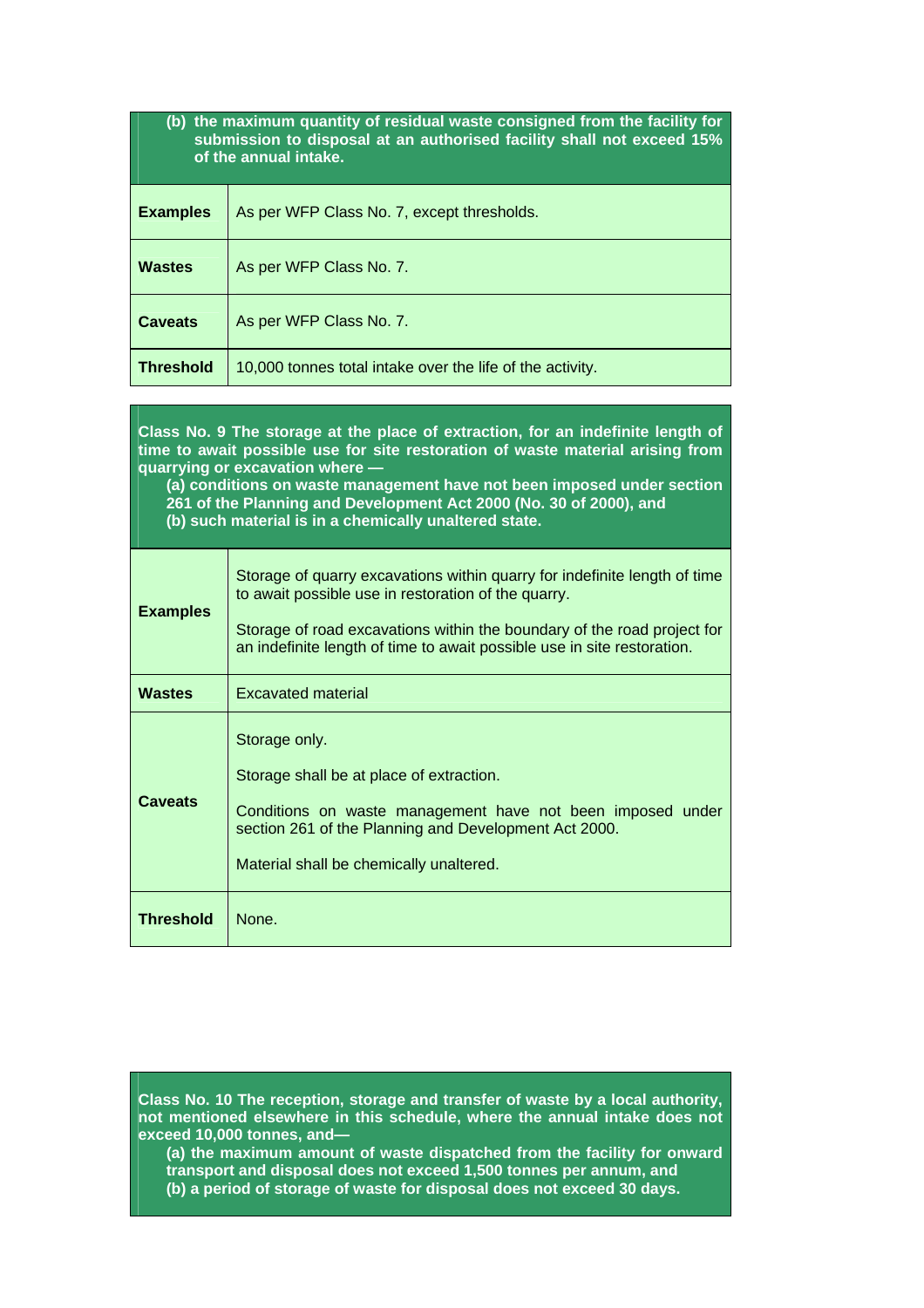| <b>Examples</b>  | Local Authority civic amenity site.<br>Local Authority materials recycling facility for dry kerbside recyclables.                                                                                                                                                  |
|------------------|--------------------------------------------------------------------------------------------------------------------------------------------------------------------------------------------------------------------------------------------------------------------|
| <b>Wastes</b>    | All wastes                                                                                                                                                                                                                                                         |
| <b>Caveats</b>   | Local Authority activities only.<br>Reception, storage and transfer only.<br>Shall not be mentioned elsewhere in the Third Schedule.<br>Residual waste consigned onwards for <b>disposal</b> shall not exceed<br>1,500 tonnes and shall not be stored for >30days. |
| <b>Threshold</b> | Annual intake shall not exceed 10,000 tonnes.                                                                                                                                                                                                                      |

| Class No. 11 The reception, storage and biological treatment of biowaste by a<br>local authority, not mentioned elsewhere in this schedule, where -<br>(a) the annual intake does not exceed 5,000 tonnes, and<br>(b) the maximum amount of biowaste, compost and digestate held at a<br>composting facility does not exceed 2,000 tonnes at any time. |                                                                                                                                                                                                                                                      |  |
|--------------------------------------------------------------------------------------------------------------------------------------------------------------------------------------------------------------------------------------------------------------------------------------------------------------------------------------------------------|------------------------------------------------------------------------------------------------------------------------------------------------------------------------------------------------------------------------------------------------------|--|
| <b>Examples</b>                                                                                                                                                                                                                                                                                                                                        | Local Authority composting or anaerobic digestion facility which takes<br>in various organic wastes including food/organic wastes from a<br>domestic brown bin collection service and from canteens in local<br>offices and commercial developments. |  |
| <b>Wastes</b>                                                                                                                                                                                                                                                                                                                                          | Biowaste.<br>Biowaste means 'source segregated household or commercial waste<br>of an<br>organic or putrescible character, such as food or garden waste'.                                                                                            |  |
| Caveats                                                                                                                                                                                                                                                                                                                                                | Local Authority activities only.<br>Maximum amount of compost, biowaste and digestate held at the<br>facility shall not exceed 2,000 cubic metres at any time.                                                                                       |  |
| <b>Threshold</b>                                                                                                                                                                                                                                                                                                                                       | Annual intake shall not exceed 5,000 tonnes.                                                                                                                                                                                                         |  |

| Class No. 12 The storage and biological treatment on the premises where it is<br>produced, of biowaste, where-<br>(a) the amount stored and treated does not exceed 50 tonnes per annum,<br>and<br>(b) the maximum amount of biowaste, compost and digestate held at the<br>facility at any time does not exceed 20 tonnes. |                                                                       |
|-----------------------------------------------------------------------------------------------------------------------------------------------------------------------------------------------------------------------------------------------------------------------------------------------------------------------------|-----------------------------------------------------------------------|
| <b>Examples</b>                                                                                                                                                                                                                                                                                                             | Small-scale composting or anaerobic digestion units, e.g. operated at |

a sa mga bangay na mga bangay na mga bangay na mga bangay na mga bangay na mga bangay na mga bangay na mga ban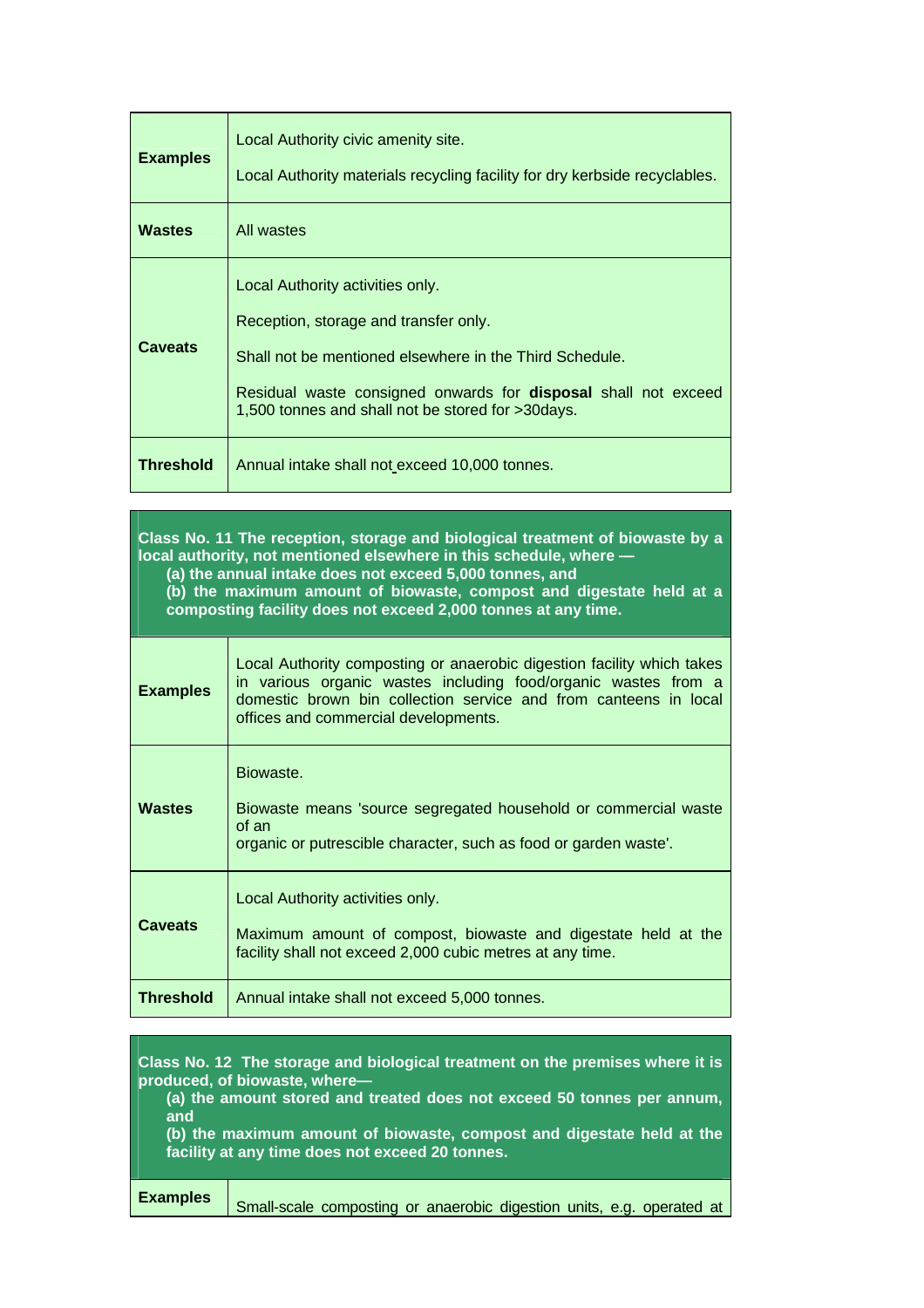|               | hotels.                                                                                                                                                          |
|---------------|------------------------------------------------------------------------------------------------------------------------------------------------------------------|
| <b>Wastes</b> | Biowaste.<br>Biowaste means 'source segregated household or commercial waste<br>of an<br>organic or putrescible character, such as food or garden waste'.        |
| <b>Detail</b> | Activity shall be on premises where waste produced.<br>The maximum amount of biowaste, compost and digestate held at the<br>facility shall not exceed 20 tonnes. |
| Threshold     | Amount stored and treated shall not exceed 50 tonnes per annum.                                                                                                  |

**Class No. 13 Recovery of organic waste, other than manure and sludge when used in agriculture for the purposes of benefit to agriculture (including energy crops), silviculture or ecological improvement, where the total quantity of organic waste recovered at the facility shall not exceed 1,000 tonnes per annum.** 

| <b>Examples</b>  | Landspreading of organic waste from non-IPPC dairy plant.                                                                                                                                       |
|------------------|-------------------------------------------------------------------------------------------------------------------------------------------------------------------------------------------------|
| <b>Wastes</b>    | Organic waste.<br>Organic waste means 'any waste that is capable of undergoing<br>anaerobic or aerobic decomposition through a biological treatment<br>process, such as food and garden waste'. |
| <b>Caveats</b>   | Recovery only.                                                                                                                                                                                  |
| <b>Threshold</b> | Total quantity recovered shall not exceed 1,000 tonnes per annum.                                                                                                                               |

**Class No. 14 The reception and temporary storage of— (a) waste, returned or recovered refrigerant gases in refrigerant containers, or (b) waste, returned or recovered halons in halon containers, or (c) waste, returned or recovered fluorinated greenhouse gases in fluorinated greenhouse gas containers, pending collection or onward transport prior to submission to recycling,** 

**reclamation or destruction in accordance with the relevant legislative requirements for the specific type of refrigerant gas, halon or fluorinated greenhouse gas, where recovery has the meaning assigned to it under**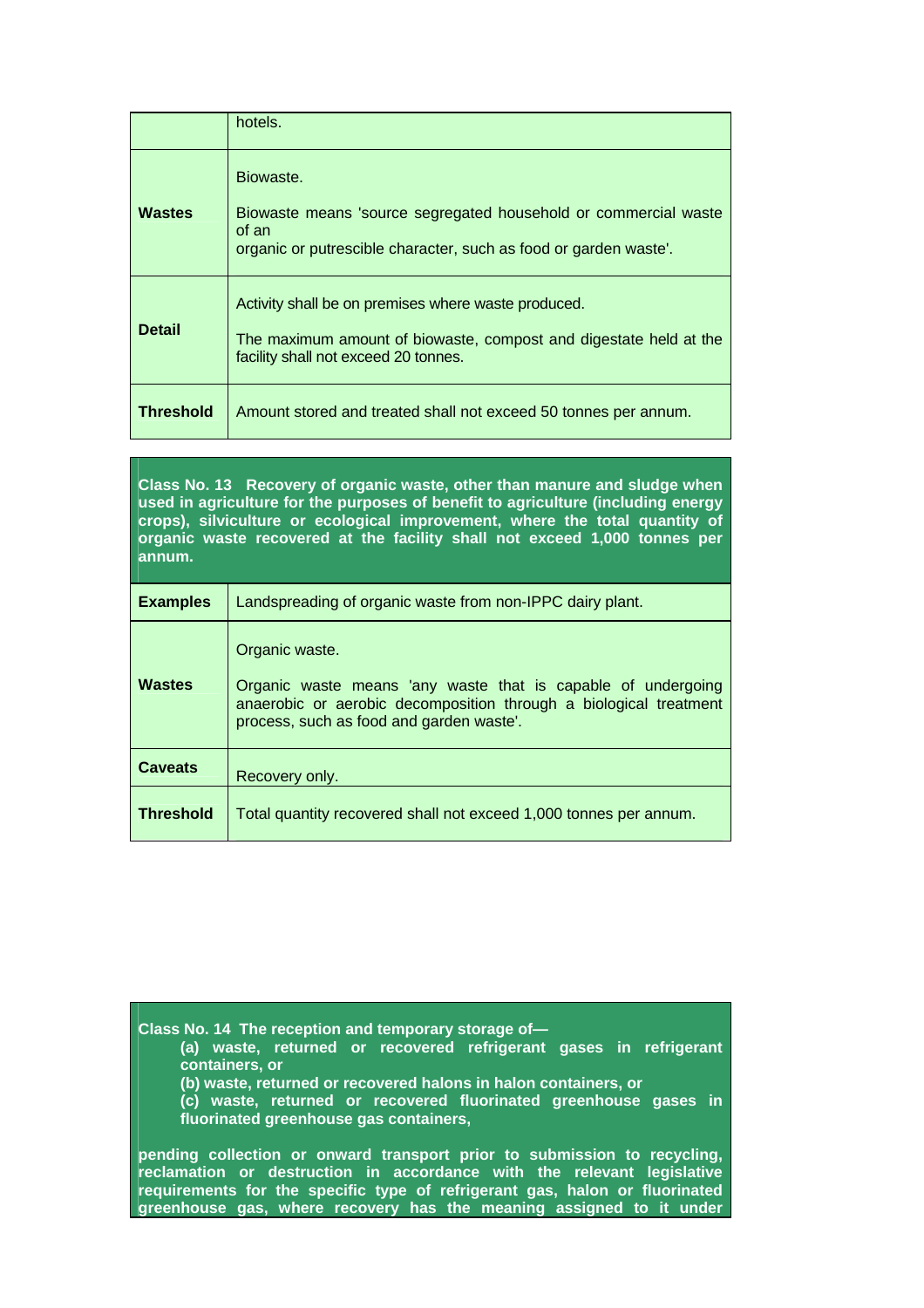| Regulation (EC) No. 2037/2000 and Regulation (EC) No. 842/2006, and where<br>the total quantity stored at any one time on a premises does not exceed 18<br>tonnes. |                                                                                                                                                                                                                                         |  |
|--------------------------------------------------------------------------------------------------------------------------------------------------------------------|-----------------------------------------------------------------------------------------------------------------------------------------------------------------------------------------------------------------------------------------|--|
| <b>Examples</b>                                                                                                                                                    | Small scale centralised collection and transfer station for refrigerant<br>gases, halons and fluorinated greenhouse gases.                                                                                                              |  |
| <b>Wastes</b>                                                                                                                                                      | Refrigerant gases.<br>Halons.<br>Fluorinated greenhouse gases.                                                                                                                                                                          |  |
| <b>Caveats</b>                                                                                                                                                     | Reception and temporary storage only.<br>Storage duration shall not exceed 6 months.<br>Storage must be pending onward submission to recycling, reclamation<br>or destruction in accordance with the relevant legislative requirements. |  |
| <b>Threshold</b>                                                                                                                                                   | Total quantity stored shall not exceed 18 tonnes at any one time.                                                                                                                                                                       |  |

## **Activities covering more than one class**

The Third Schedule Parts I and II have a note to the effect that:

*Where the waste-related activities being undertaken within a facility encompass a number of the classes as set out within part II of the third schedule, the quantity of waste concerned shall be taken as meaning the total quantity of waste accepted at the facility taking account of inputs relating to all classes of activity and compared to the threshold of the principal class.*

This means that the cumulative amount of waste managed must be taken into account and compared with the threshold for the principal activity when deciding what authorisation is required. This is best illustrated by way of the two following examples.